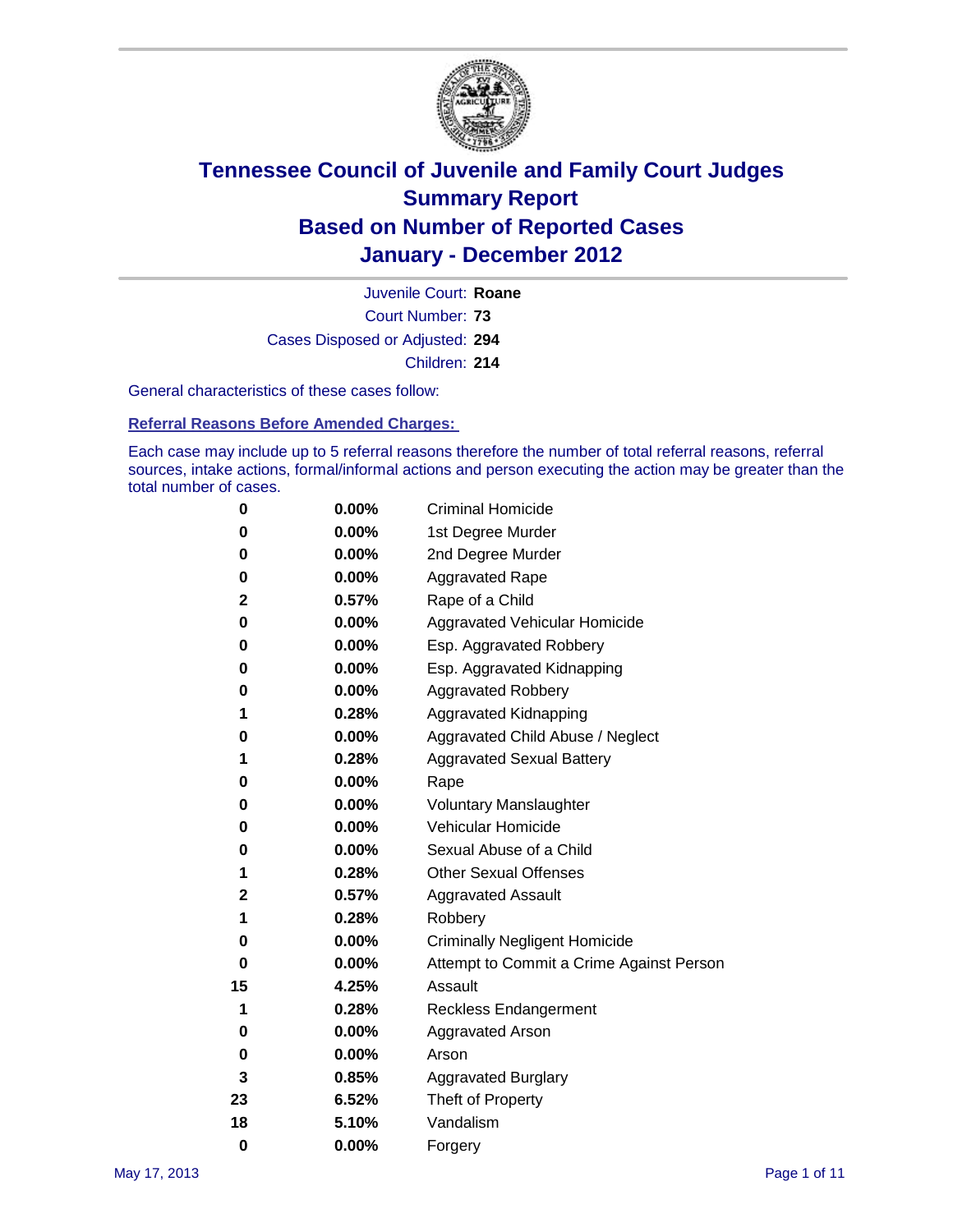

Court Number: **73** Juvenile Court: **Roane** Cases Disposed or Adjusted: **294** Children: **214**

#### **Referral Reasons Before Amended Charges:**

Each case may include up to 5 referral reasons therefore the number of total referral reasons, referral sources, intake actions, formal/informal actions and person executing the action may be greater than the total number of cases.

| 0            | 0.00%    | <b>Worthless Checks</b>                                     |
|--------------|----------|-------------------------------------------------------------|
| $\mathbf{2}$ | 0.57%    | Illegal Possession / Fraudulent Use of Credit / Debit Cards |
| 4            | 1.13%    | <b>Burglary</b>                                             |
| 0            | 0.00%    | Unauthorized Use of a Vehicle                               |
| 0            | $0.00\%$ | <b>Cruelty to Animals</b>                                   |
| 0            | 0.00%    | Sale of Controlled Substances                               |
| 24           | 6.80%    | <b>Other Drug Offenses</b>                                  |
| $\mathbf{2}$ | 0.57%    | <b>Possession of Controlled Substances</b>                  |
| 0            | 0.00%    | <b>Criminal Attempt</b>                                     |
| 1            | 0.28%    | Carrying Weapons on School Property                         |
| 0            | 0.00%    | Unlawful Carrying / Possession of a Weapon                  |
| 1            | 0.28%    | <b>Evading Arrest</b>                                       |
| 0            | $0.00\%$ | Escape                                                      |
| 2            | 0.57%    | Driving Under Influence (DUI)                               |
| 8            | 2.27%    | Possession / Consumption of Alcohol                         |
| 2            | 0.57%    | Resisting Stop, Frisk, Halt, Arrest or Search               |
| 0            | $0.00\%$ | <b>Aggravated Criminal Trespass</b>                         |
| 0            | $0.00\%$ | Harassment                                                  |
| 0            | 0.00%    | Failure to Appear                                           |
| 0            | 0.00%    | Filing a False Police Report                                |
| 0            | 0.00%    | Criminal Impersonation                                      |
| 8            | 2.27%    | <b>Disorderly Conduct</b>                                   |
| 6            | 1.70%    | <b>Criminal Trespass</b>                                    |
| 4            | 1.13%    | <b>Public Intoxication</b>                                  |
| 0            | 0.00%    | Gambling                                                    |
| 0            | 0.00%    | Traffic                                                     |
| 0            | $0.00\%$ | <b>Local Ordinances</b>                                     |
| 0            | 0.00%    | Violation of Wildlife Regulations                           |
| 0            | $0.00\%$ | Contempt of Court                                           |
| 36           | 10.20%   | Violation of Probation                                      |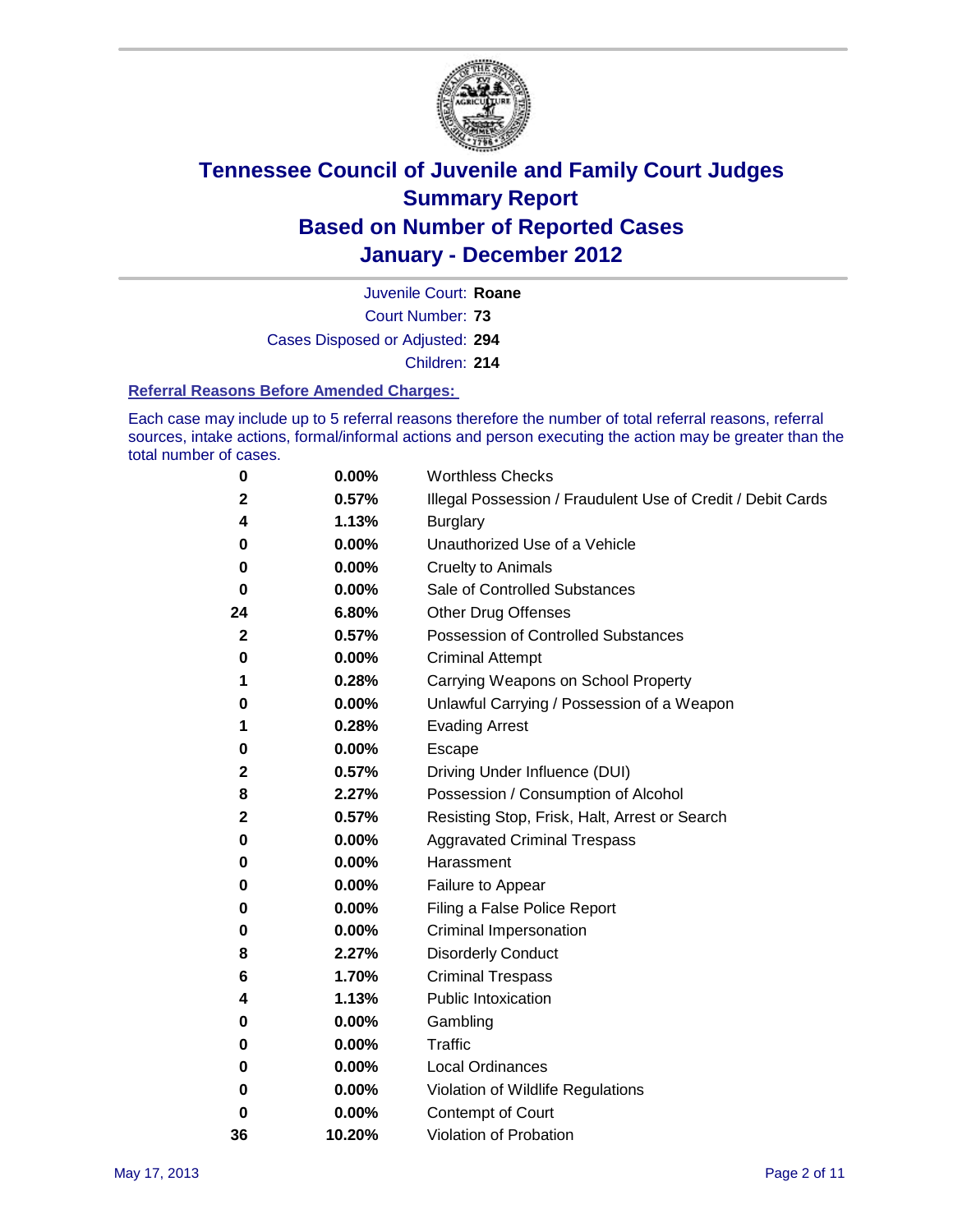

Court Number: **73** Juvenile Court: **Roane** Cases Disposed or Adjusted: **294** Children: **214**

#### **Referral Reasons Before Amended Charges:**

Each case may include up to 5 referral reasons therefore the number of total referral reasons, referral sources, intake actions, formal/informal actions and person executing the action may be greater than the total number of cases.

| 353          | 100.00%  | <b>Total Referrals</b>                 |
|--------------|----------|----------------------------------------|
| 14           | 3.97%    | Other                                  |
| $\bf{0}$     | 0.00%    | <b>Consent to Marry</b>                |
| 0            | 0.00%    | <b>Request for Medical Treatment</b>   |
| 0            | 0.00%    | <b>Child Support</b>                   |
| 0            | 0.00%    | Paternity / Legitimation               |
| 0            | 0.00%    | Visitation                             |
| 0            | 0.00%    | Custody                                |
| 0            | 0.00%    | <b>Foster Care Review</b>              |
| 0            | $0.00\%$ | <b>Administrative Review</b>           |
| 34           | 9.63%    | <b>Judicial Review</b>                 |
| 3            | 0.85%    | Violation of Informal Adjustment       |
| 0            | 0.00%    | <b>Violation of Pretrial Diversion</b> |
| 0            | 0.00%    | <b>Termination of Parental Rights</b>  |
| 0            | 0.00%    | Dependency / Neglect                   |
| 0            | 0.00%    | <b>Physically Abused Child</b>         |
| 0            | 0.00%    | Sexually Abused Child                  |
| $\mathbf{2}$ | 0.57%    | <b>Violation of Curfew</b>             |
| 0            | $0.00\%$ | Violation of a Valid Court Order       |
| 16           | 4.53%    | Possession of Tobacco Products         |
| 0            | $0.00\%$ | Out-of-State Runaway                   |
| 4            | 1.13%    | In-State Runaway                       |
| 78           | 22.10%   | <b>Unruly Behavior</b><br>Truancy      |
| 33           | 9.35%    |                                        |
|              | 0.28%    | <b>Violation of Aftercare</b>          |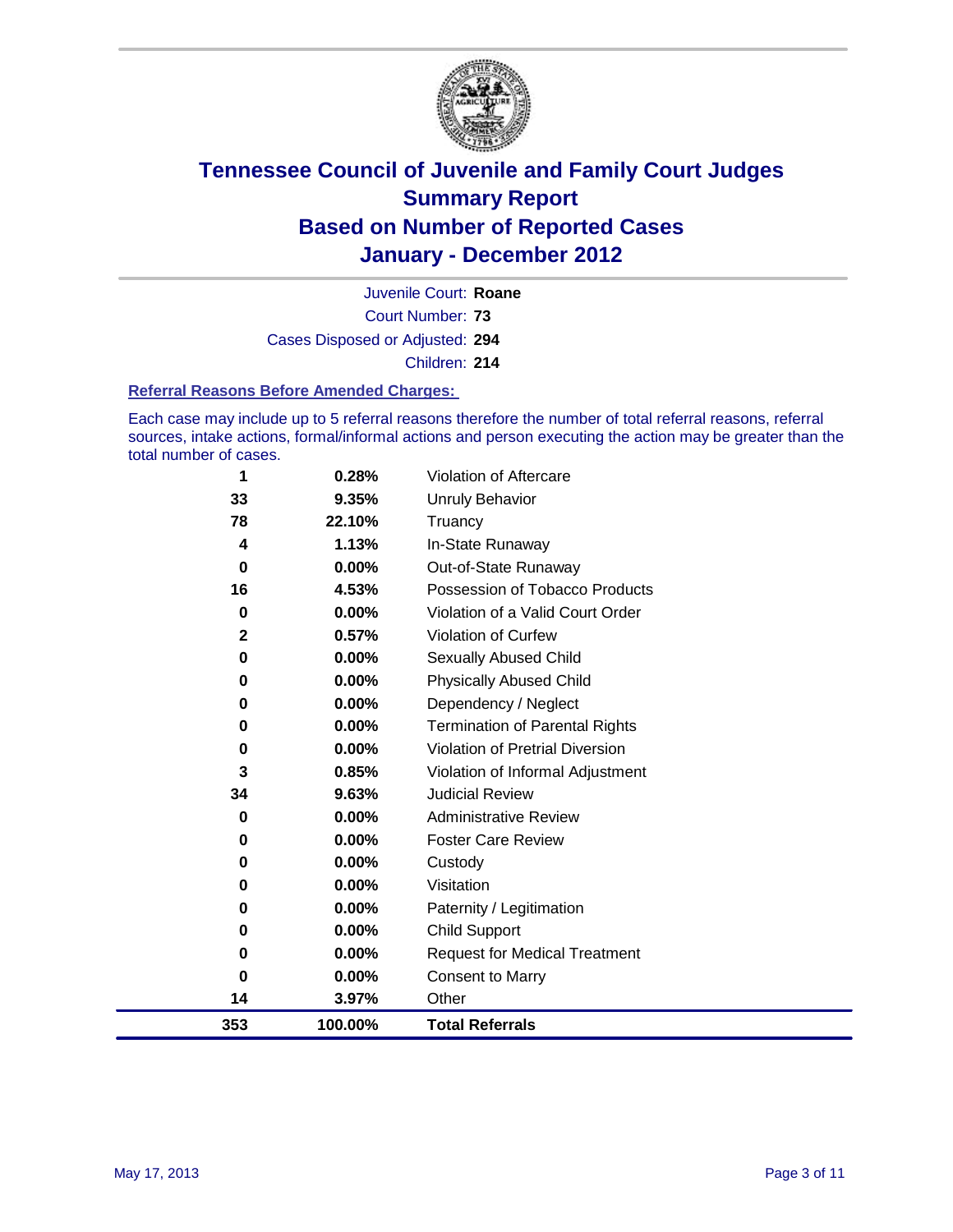

|                                                 | Juvenile Court: Roane           |                               |  |  |  |
|-------------------------------------------------|---------------------------------|-------------------------------|--|--|--|
|                                                 | Court Number: 73                |                               |  |  |  |
|                                                 | Cases Disposed or Adjusted: 294 |                               |  |  |  |
|                                                 |                                 | Children: 214                 |  |  |  |
| <b>Referral Sources: 1</b>                      |                                 |                               |  |  |  |
| 169                                             | 47.88%                          | Law Enforcement               |  |  |  |
| 14                                              | 3.97%                           | Parents                       |  |  |  |
| 3                                               | 0.85%                           | <b>Relatives</b>              |  |  |  |
| 0                                               | $0.00\%$                        | Self                          |  |  |  |
| 87                                              | 24.65%                          | School                        |  |  |  |
| 0                                               | 0.00%                           | <b>CSA</b>                    |  |  |  |
| 7                                               | 1.98%                           | <b>DCS</b>                    |  |  |  |
| 0                                               | 0.00%                           | <b>Other State Department</b> |  |  |  |
| 0.00%<br>0<br><b>District Attorney's Office</b> |                                 |                               |  |  |  |
| 68                                              | 19.26%                          | <b>Court Staff</b>            |  |  |  |
| 0                                               | 0.00%                           | Social Agency                 |  |  |  |
| 0                                               | $0.00\%$                        | <b>Other Court</b>            |  |  |  |
| 5                                               | 1.42%                           | Victim                        |  |  |  |
| 0                                               | $0.00\%$                        | Child & Parent                |  |  |  |
| 0                                               | $0.00\%$                        | Hospital                      |  |  |  |
| 0                                               | $0.00\%$                        | Unknown                       |  |  |  |
| 0                                               | 0.00%                           | Other                         |  |  |  |
| 353                                             | 100.00%                         | <b>Total Referral Sources</b> |  |  |  |

### **Age of Child at Referral: 2**

| 0  | $0.00\%$ | <b>Unknown</b>     |
|----|----------|--------------------|
| 0  | 0.00%    | Ages 19 and Over   |
| 67 | 31.31%   | Ages 17 through 18 |
| 74 | 34.58%   | Ages 15 through 16 |
| 39 | 18.22%   | Ages 13 through 14 |
| 15 | 7.01%    | Ages 11 through 12 |
| 19 | 8.88%    | Ages 10 and Under  |
|    |          |                    |

<sup>1</sup> If different than number of Referral Reasons (353), verify accuracy of your court's data.

<sup>2</sup> One child could be counted in multiple categories, verify accuracy of your court's data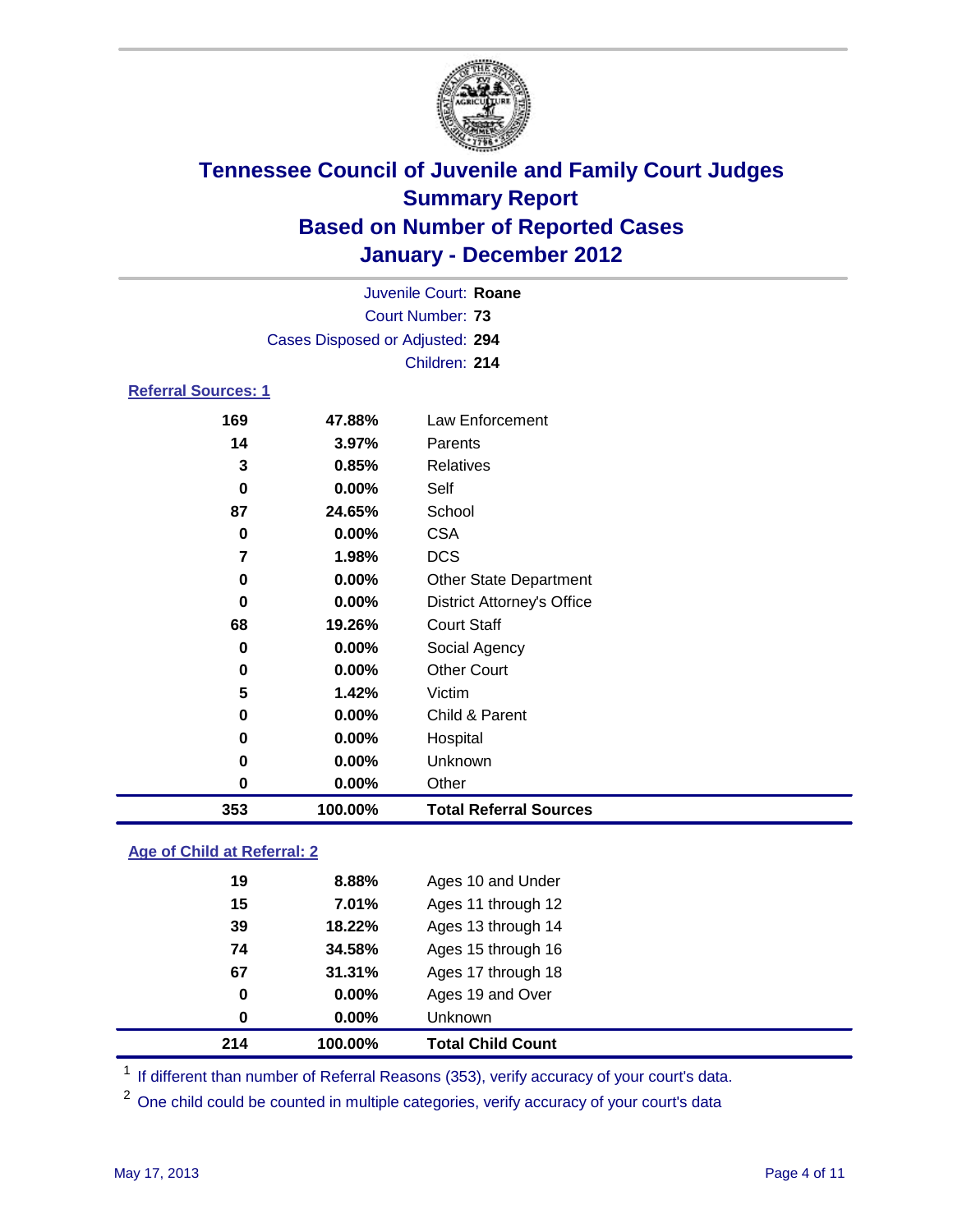

|                                         | Juvenile Court: Roane           |                          |  |  |
|-----------------------------------------|---------------------------------|--------------------------|--|--|
|                                         | Court Number: 73                |                          |  |  |
|                                         | Cases Disposed or Adjusted: 294 |                          |  |  |
|                                         |                                 | Children: 214            |  |  |
| Sex of Child: 1                         |                                 |                          |  |  |
| 132                                     | 61.68%                          | Male                     |  |  |
| 82                                      | 38.32%                          | Female                   |  |  |
| $\mathbf 0$                             | 0.00%                           | Unknown                  |  |  |
| 214                                     | 100.00%                         | <b>Total Child Count</b> |  |  |
| Race of Child: 1                        |                                 |                          |  |  |
| 198                                     | 92.52%                          | White                    |  |  |
| 10                                      | 4.67%                           | African American         |  |  |
| 1                                       | 0.47%                           | Native American          |  |  |
| 0.00%<br>$\mathbf 0$                    |                                 | Asian                    |  |  |
| 5                                       | 2.34%                           | Mixed                    |  |  |
| $\pmb{0}$                               | 0.00%                           | Unknown                  |  |  |
| 214                                     | 100.00%                         | <b>Total Child Count</b> |  |  |
| <b>Hispanic Origin: 1</b>               |                                 |                          |  |  |
| 6                                       | 2.80%                           | Yes                      |  |  |
| 206                                     | 96.26%                          | <b>No</b>                |  |  |
| $\overline{\mathbf{2}}$                 | 0.93%                           | Unknown                  |  |  |
| 214                                     | 100.00%                         | <b>Total Child Count</b> |  |  |
| <b>School Enrollment of Children: 1</b> |                                 |                          |  |  |
| 206                                     | 96.26%                          | Yes                      |  |  |
| 5                                       | 2.34%                           | No                       |  |  |
| 3                                       | 1.40%                           | Unknown                  |  |  |
| 214                                     | 100.00%                         | <b>Total Child Count</b> |  |  |

One child could be counted in multiple categories, verify accuracy of your court's data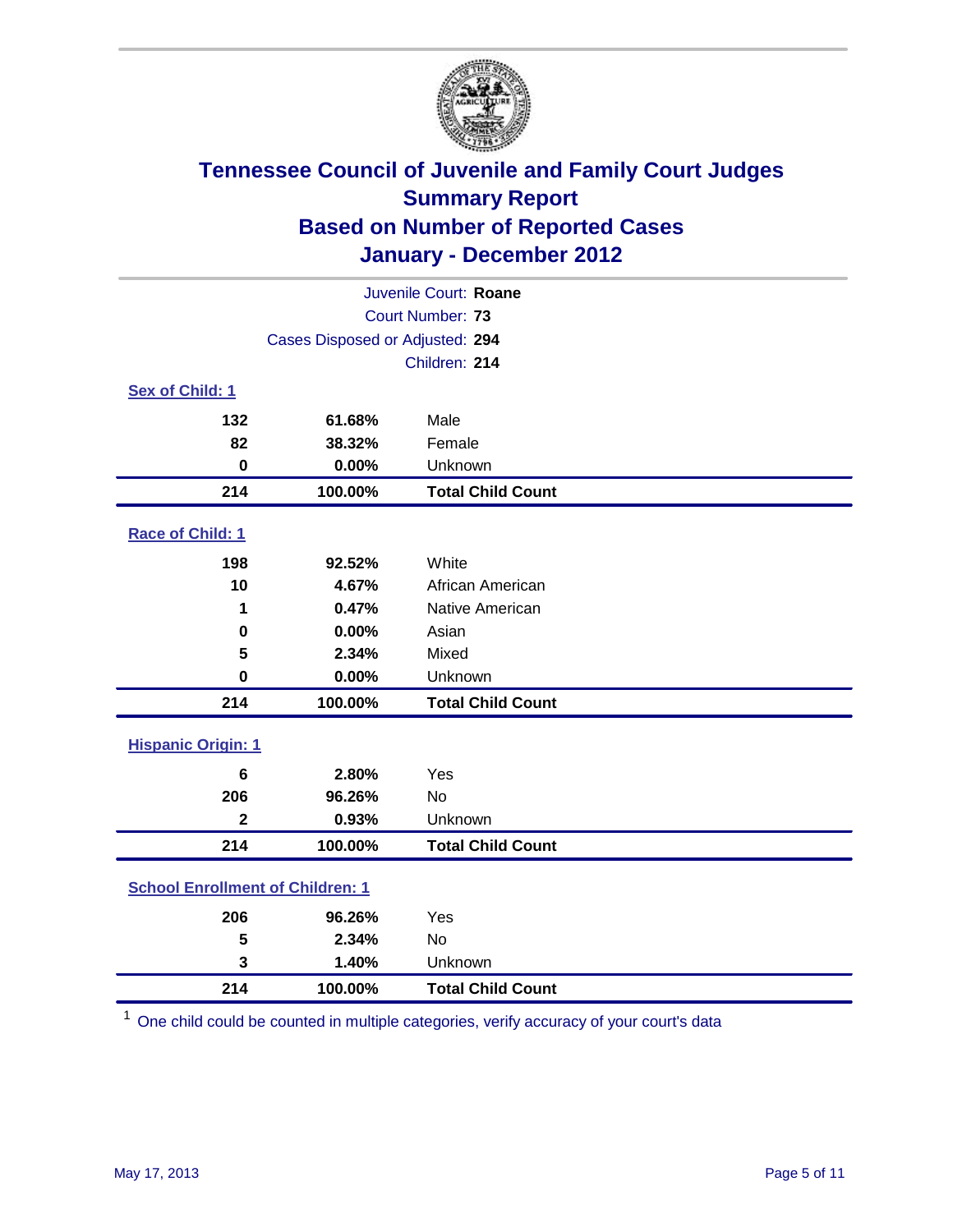

Court Number: **73** Juvenile Court: **Roane** Cases Disposed or Adjusted: **294** Children: **214 Living Arrangement of Child at Time of Referral: 1**

| 214          | 100.00%  | <b>Total Child Count</b>     |
|--------------|----------|------------------------------|
|              | 0.47%    | Other                        |
| 0            | $0.00\%$ | Unknown                      |
|              | 0.47%    | Independent                  |
| 0            | $0.00\%$ | In an Institution            |
| 0            | $0.00\%$ | In a Residential Center      |
| $\mathbf{2}$ | 0.93%    | In a Group Home              |
| 3            | 1.40%    | With Foster Family           |
| 3            | 1.40%    | <b>With Adoptive Parents</b> |
| 21           | 9.81%    | <b>With Relatives</b>        |
| 21           | 9.81%    | With Father                  |
| 88           | 41.12%   | <b>With Mother</b>           |
| 7            | $3.27\%$ | With Mother and Stepfather   |
| 7            | 3.27%    | With Father and Stepmother   |
| 60           | 28.04%   | With Both Biological Parents |
|              |          |                              |

### **Type of Detention: 2**

| 294 | 100.00%  | <b>Total Detention Count</b> |  |
|-----|----------|------------------------------|--|
| 0   | 0.00%    | Other                        |  |
| 294 | 100.00%  | Does Not Apply               |  |
| 0   | $0.00\%$ | <b>Unknown</b>               |  |
| 0   | $0.00\%$ | <b>Psychiatric Hospital</b>  |  |
| 0   | 0.00%    | Jail - No Separation         |  |
| 0   | $0.00\%$ | Jail - Partial Separation    |  |
| 0   | $0.00\%$ | Jail - Complete Separation   |  |
| 0   | 0.00%    | Juvenile Detention Facility  |  |
| 0   | $0.00\%$ | Non-Secure Placement         |  |
|     |          |                              |  |

<sup>1</sup> One child could be counted in multiple categories, verify accuracy of your court's data

<sup>2</sup> If different than number of Cases (294) verify accuracy of your court's data.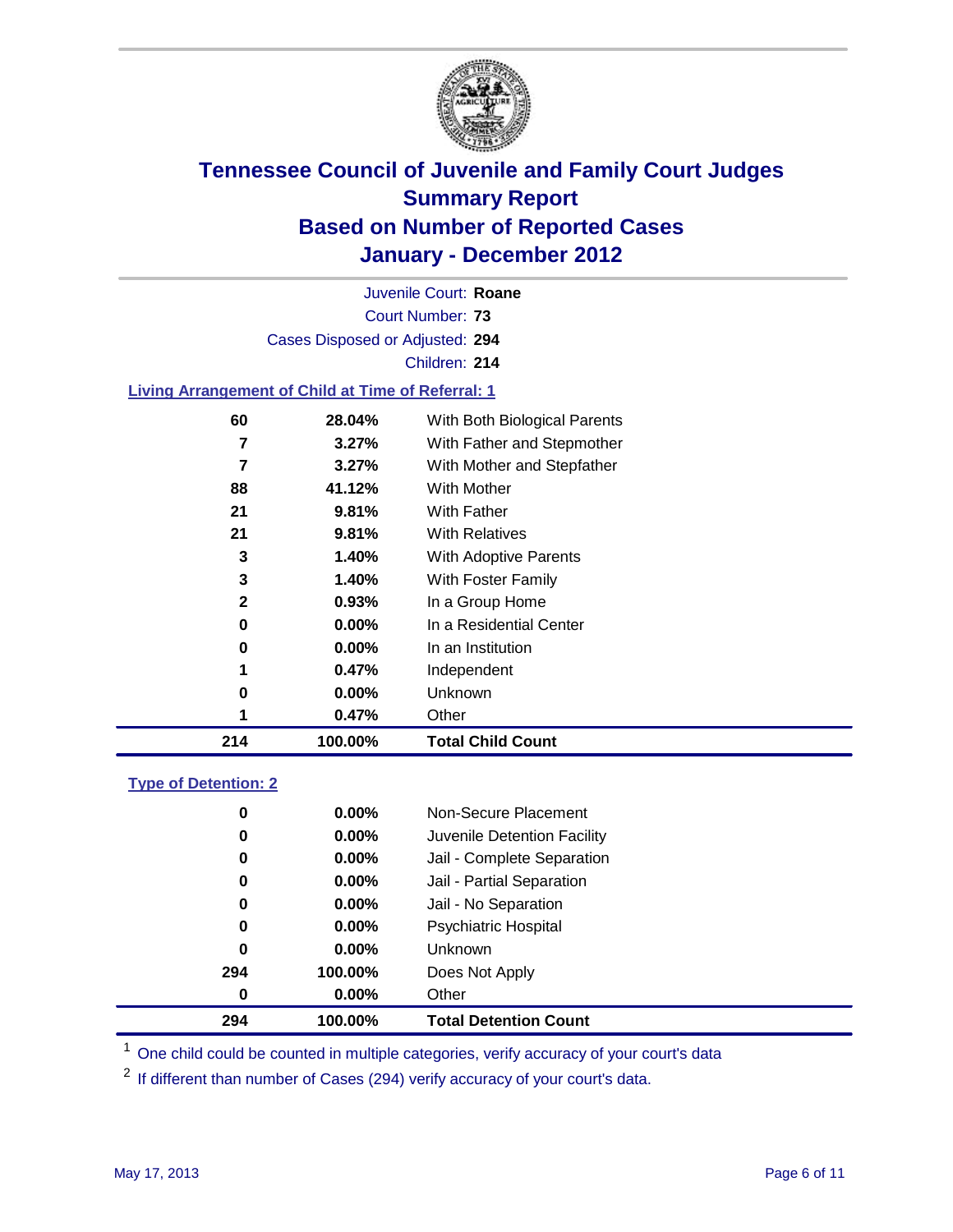

|                                                    | Juvenile Court: Roane           |                                      |  |  |  |
|----------------------------------------------------|---------------------------------|--------------------------------------|--|--|--|
|                                                    | Court Number: 73                |                                      |  |  |  |
|                                                    | Cases Disposed or Adjusted: 294 |                                      |  |  |  |
|                                                    |                                 | Children: 214                        |  |  |  |
| <b>Placement After Secure Detention Hearing: 1</b> |                                 |                                      |  |  |  |
| $\mathbf 0$                                        | 0.00%                           | Returned to Prior Living Arrangement |  |  |  |
| $\bf{0}$                                           | 0.00%                           | Juvenile Detention Facility          |  |  |  |
| 0                                                  | 0.00%                           | Jail                                 |  |  |  |
| $\bf{0}$                                           | 0.00%                           | Shelter / Group Home                 |  |  |  |
| 0                                                  | 0.00%                           | <b>Foster Family Home</b>            |  |  |  |
| 0                                                  | 0.00%                           | Psychiatric Hospital                 |  |  |  |
| U                                                  | 0.00%                           | Unknown                              |  |  |  |
| 294                                                | 100.00%                         | Does Not Apply                       |  |  |  |
| 0.00%<br>Other<br>$\mathbf 0$                      |                                 |                                      |  |  |  |
| 294                                                | 100.00%                         | <b>Total Placement Count</b>         |  |  |  |
| <b>Intake Actions: 2</b>                           |                                 |                                      |  |  |  |
| 286                                                | 81.02%                          | <b>Petition Filed</b>                |  |  |  |
| $\mathbf{2}$                                       | 0.57%                           | <b>Motion Filed</b>                  |  |  |  |
| 15                                                 | 4.25%                           | <b>Citation Processed</b>            |  |  |  |
| $\mathbf{2}$                                       | 0.57%                           | Notification of Paternity Processed  |  |  |  |
| 34                                                 | 9.63%                           | Scheduling of Judicial Review        |  |  |  |
| $\bf{0}$                                           | 0.00%                           | Scheduling of Administrative Review  |  |  |  |
| 0                                                  | 0.00%                           | Scheduling of Foster Care Review     |  |  |  |
| $\bf{0}$                                           |                                 | Unknown                              |  |  |  |
|                                                    | 0.00%                           |                                      |  |  |  |
| 14                                                 | 3.97%                           | Does Not Apply                       |  |  |  |
| $\bf{0}$                                           | 0.00%                           | Other                                |  |  |  |

<sup>1</sup> If different than number of Cases (294) verify accuracy of your court's data.

<sup>2</sup> If different than number of Referral Reasons (353), verify accuracy of your court's data.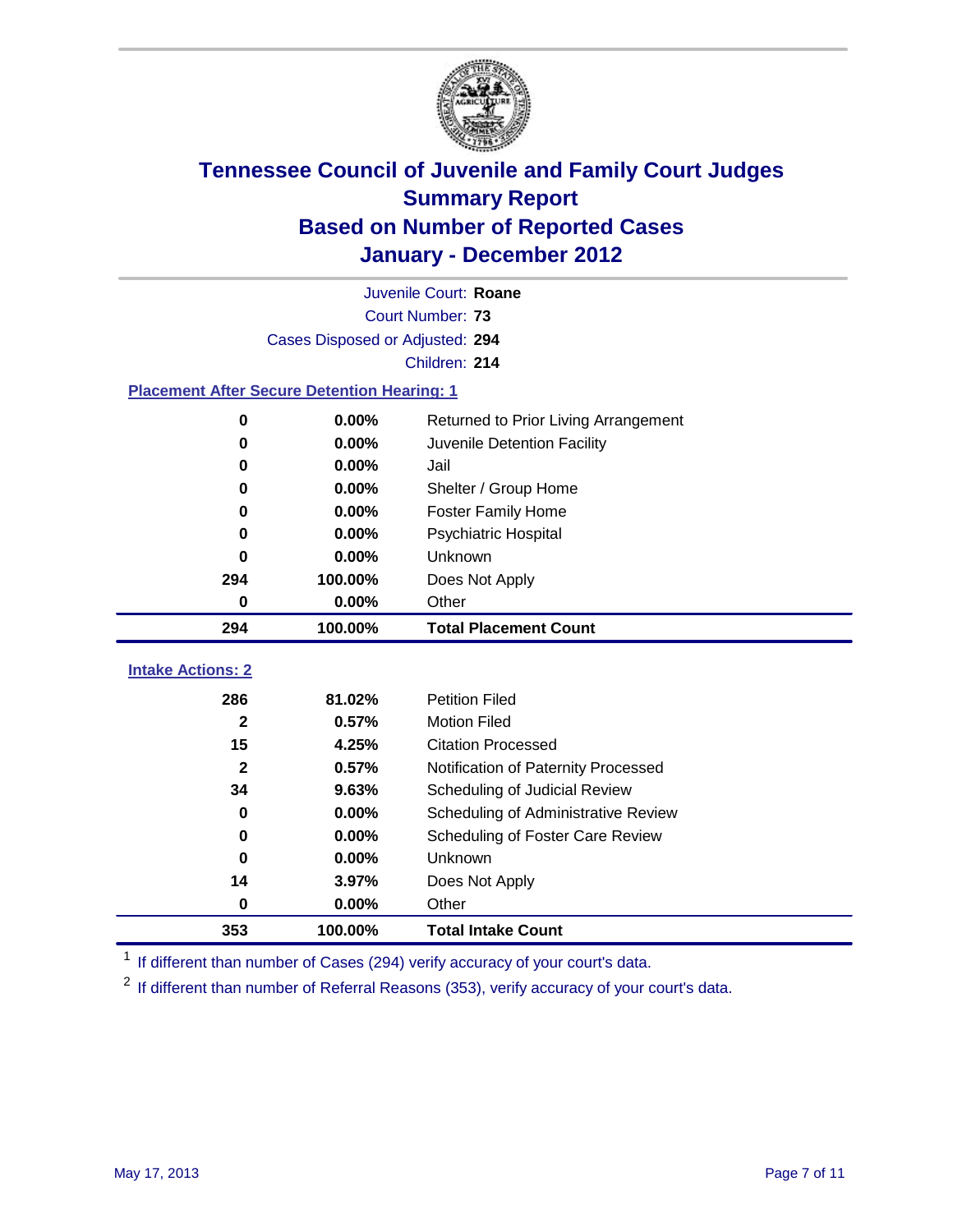

Court Number: **73** Juvenile Court: **Roane** Cases Disposed or Adjusted: **294** Children: **214**

### **Last Grade Completed by Child: 1**

| 214          | 100.00% | <b>Total Child Count</b> |
|--------------|---------|--------------------------|
| 0            | 0.00%   | Other                    |
| 7            | 3.27%   | Unknown                  |
| 1            | 0.47%   | Never Attended School    |
| $\mathbf 2$  | 0.93%   | Graduated                |
| $\mathbf{2}$ | 0.93%   | <b>GED</b>               |
| 0            | 0.00%   | Non-Graded Special Ed    |
| $\mathbf 2$  | 0.93%   | 12th Grade               |
| 21           | 9.81%   | 11th Grade               |
| 43           | 20.09%  | 10th Grade               |
| 39           | 18.22%  | 9th Grade                |
| 27           | 12.62%  | 8th Grade                |
| 24           | 11.21%  | 7th Grade                |
| 14           | 6.54%   | 6th Grade                |
| 11           | 5.14%   | 5th Grade                |
| 6            | 2.80%   | 4th Grade                |
| 2            | 0.93%   | 3rd Grade                |
| 8            | 3.74%   | 2nd Grade                |
| 4            | 1.87%   | 1st Grade                |
| 0            | 0.00%   | Kindergarten             |
| 1            | 0.47%   | Preschool                |
| $\bf{0}$     | 0.00%   | Too Young for School     |

| <b>Enrolled in Special Education: 1</b> |          |     |  |  |
|-----------------------------------------|----------|-----|--|--|
| 20                                      | $9.35\%$ | Yes |  |  |
| 176                                     | 82.24%   | N٥  |  |  |

 **8.41%** Unknown **100.00% Total Child Count**

One child could be counted in multiple categories, verify accuracy of your court's data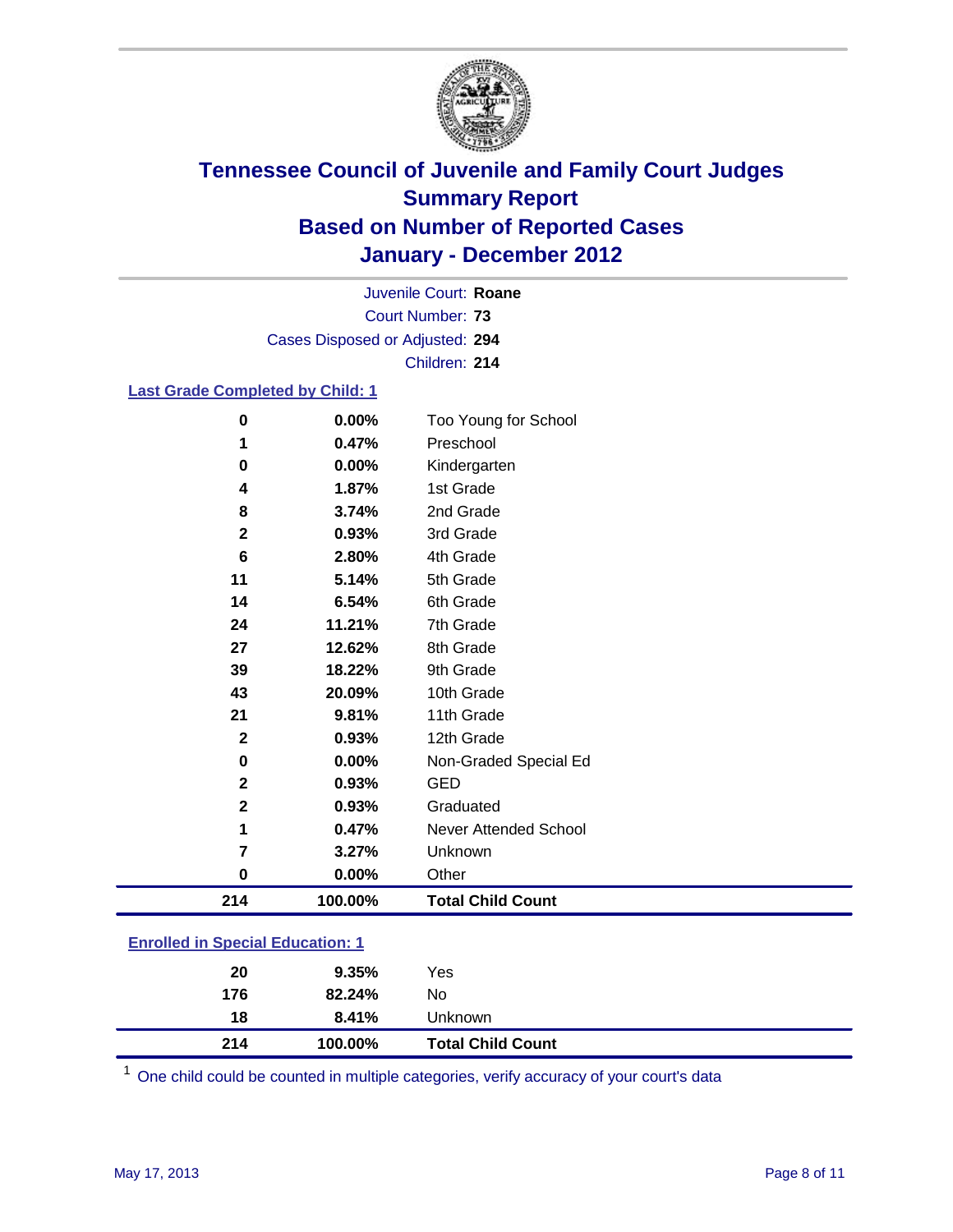

|                              | Juvenile Court: Roane           |                           |  |  |  |
|------------------------------|---------------------------------|---------------------------|--|--|--|
|                              | Court Number: 73                |                           |  |  |  |
|                              | Cases Disposed or Adjusted: 294 |                           |  |  |  |
|                              |                                 | Children: 214             |  |  |  |
| <b>Action Executed By: 1</b> |                                 |                           |  |  |  |
| 353                          | 100.00%                         | Judge                     |  |  |  |
| 0                            | $0.00\%$                        | Magistrate                |  |  |  |
| 0                            | $0.00\%$                        | <b>YSO</b>                |  |  |  |
| 0                            | $0.00\%$                        | Other                     |  |  |  |
| 0                            | 0.00%                           | Unknown                   |  |  |  |
| 353                          | 100.00%                         | <b>Total Action Count</b> |  |  |  |

### **Formal / Informal Actions: 1**

| 116 | 32.86%   | Dismissed                                        |
|-----|----------|--------------------------------------------------|
| 0   | $0.00\%$ | Retired / Nolle Prosequi                         |
| 44  | 12.46%   | <b>Complaint Substantiated Delinquent</b>        |
| 103 | 29.18%   | <b>Complaint Substantiated Status Offender</b>   |
| 4   | 1.13%    | <b>Complaint Substantiated Dependent/Neglect</b> |
| 0   | $0.00\%$ | <b>Complaint Substantiated Abused</b>            |
| 0   | $0.00\%$ | <b>Complaint Substantiated Mentally III</b>      |
| 40  | 11.33%   | Informal Adjustment                              |
| 0   | $0.00\%$ | <b>Pretrial Diversion</b>                        |
| 1   | 0.28%    | <b>Transfer to Adult Court Hearing</b>           |
| 0   | $0.00\%$ | Charges Cleared by Transfer to Adult Court       |
| 0   | $0.00\%$ | Special Proceeding                               |
| 0   | $0.00\%$ | <b>Review Concluded</b>                          |
| 35  | 9.92%    | Case Held Open                                   |
| 10  | 2.83%    | Other                                            |
| 0   | $0.00\%$ | Unknown                                          |
| 353 | 100.00%  | <b>Total Action Count</b>                        |

<sup>1</sup> If different than number of Referral Reasons (353), verify accuracy of your court's data.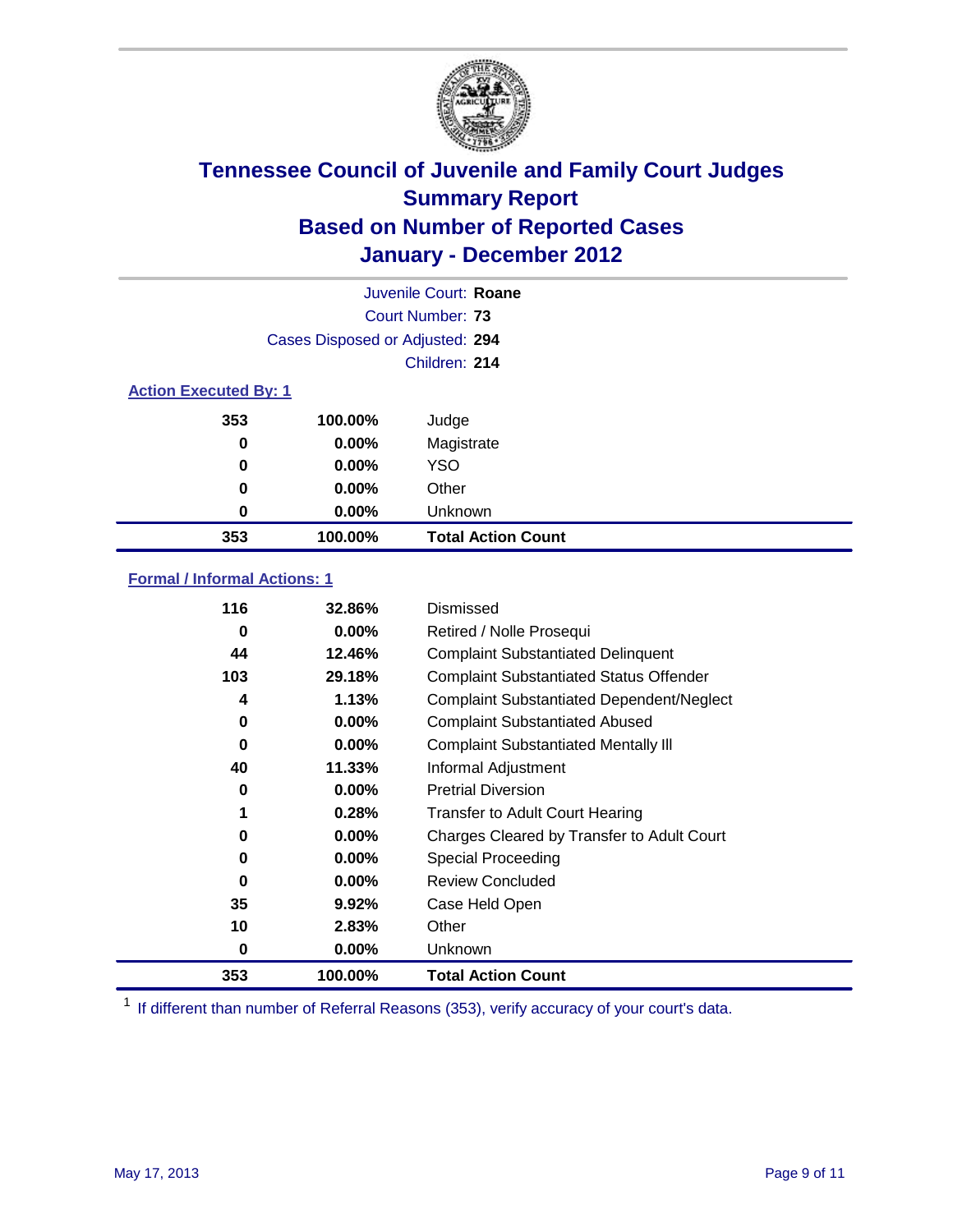

|                       |                                 | Juvenile Court: Roane                                 |
|-----------------------|---------------------------------|-------------------------------------------------------|
|                       |                                 | <b>Court Number: 73</b>                               |
|                       | Cases Disposed or Adjusted: 294 |                                                       |
|                       |                                 | Children: 214                                         |
| <b>Case Outcomes:</b> |                                 | There can be multiple outcomes for one child or case. |
| 106                   | 14.95%                          | <b>Case Dismissed</b>                                 |
| 1                     | 0.14%                           | Case Retired or Nolle Prosequi                        |
| 0                     | 0.00%                           | Warned / Counseled                                    |
| 34                    | 4.80%                           | Held Open For Review                                  |
| 108                   | 15.23%                          | Supervision / Probation to Juvenile Court             |
| 0                     | 0.00%                           | <b>Probation to Parents</b>                           |
| 0                     | 0.00%                           | Referral to Another Entity for Supervision / Service  |
| 15                    | 2.12%                           | Referred for Mental Health Counseling                 |
| 35                    | 4.94%                           | Referred for Alcohol and Drug Counseling              |
| 0                     | 0.00%                           | <b>Referred to Alternative School</b>                 |
| 0                     | 0.00%                           | Referred to Private Child Agency                      |
| 1                     | 0.14%                           | Referred to Defensive Driving School                  |
| 1                     | 0.14%                           | Referred to Alcohol Safety School                     |
| 5                     | 0.71%                           | Referred to Juvenile Court Education-Based Program    |
| 1                     | 0.14%                           | Driver's License Held Informally                      |
| 0                     | 0.00%                           | <b>Voluntary Placement with DMHMR</b>                 |
| 0                     | 0.00%                           | Private Mental Health Placement                       |
| 0                     | 0.00%                           | <b>Private MR Placement</b>                           |
| 0                     | 0.00%                           | Placement with City/County Agency/Facility            |
| 0                     | 0.00%                           | Placement with Relative / Other Individual            |
| 13                    | 1.83%                           | Fine                                                  |
| 113                   | 15.94%                          | <b>Public Service</b>                                 |
| 17                    | 2.40%                           | Restitution                                           |
| 0                     | 0.00%                           | <b>Runaway Returned</b>                               |
| 7                     | 0.99%                           | No Contact Order                                      |
| 4                     | 0.56%                           | Injunction Other than No Contact Order                |
| 0                     | 0.00%                           | <b>House Arrest</b>                                   |
| 21                    | 2.96%                           | <b>Court Defined Curfew</b>                           |
| $\mathbf{2}$          | 0.28%                           | Dismissed from Informal Adjustment                    |
| 0                     | 0.00%                           | <b>Dismissed from Pretrial Diversion</b>              |
| 4                     | 0.56%                           | Released from Probation                               |
| 0                     | 0.00%                           | <b>Transferred to Adult Court</b>                     |
| 0                     | 0.00%                           | <b>DMHMR Involuntary Commitment</b>                   |